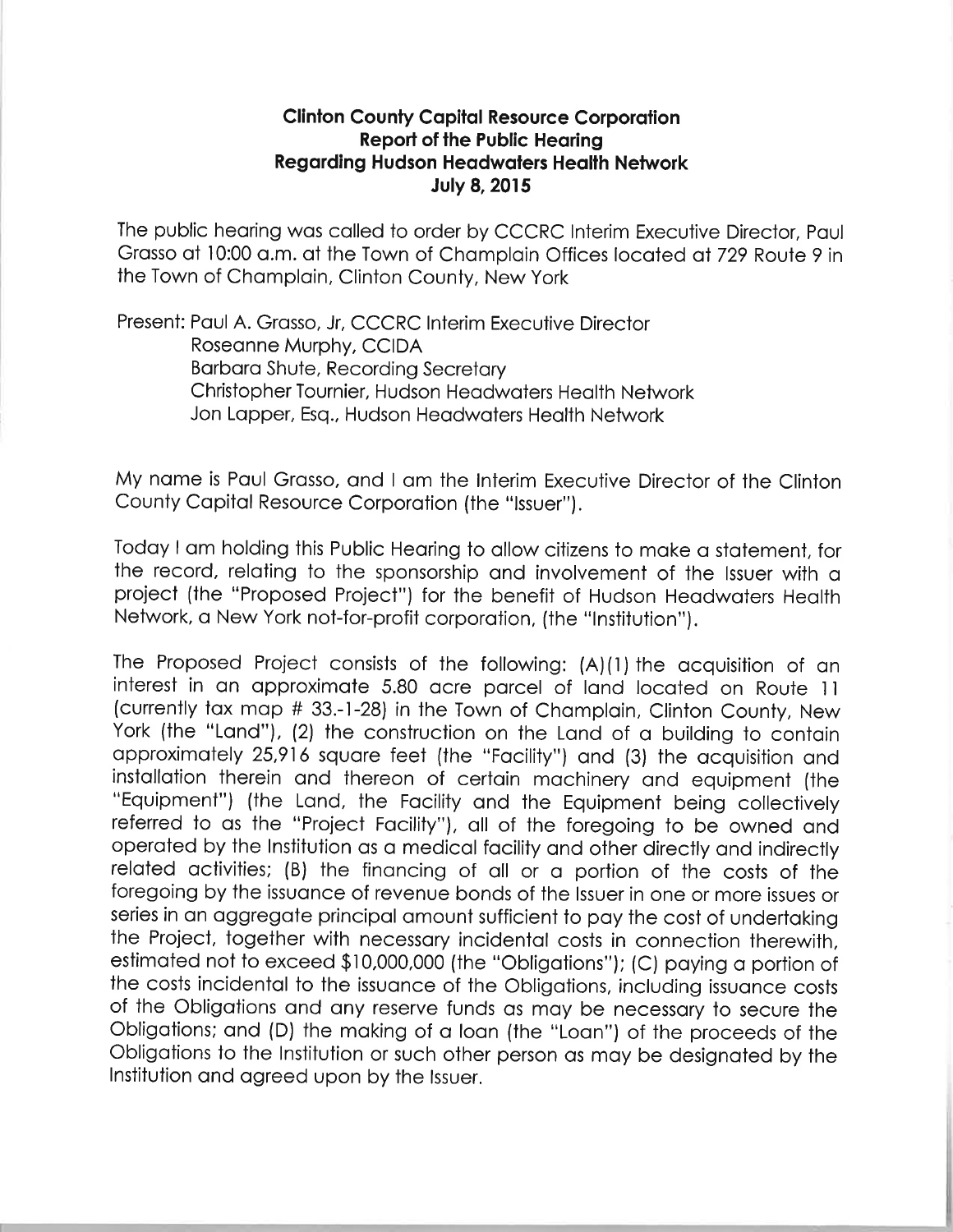For clarification purposes, I would like to state that the Obligations of the Issuer issued with respect to the Proposed Project will not be obligations of the State of New York or any municipality thereof, including Clinton County, New York (the "County"), the municipality for whose benefit the Issuer was created. In addition, the Obligations of the Issuer will not be a general obligation of either the Issuer or the County. This means that if the holders of the Obligations are not paid by the Institution, the holders of the Obligations will not be able to come back against the Issuer or the County. The Obligations are not an obligation of the County or the taxpayers of the County.

I intend to provide general information on the Issuer's general authority and public purpose to provide assistance to this Proposed Project. I will then open the comment period to receive comments from all present who wish to comment on either the Proposed Project or the Financial Assistance contemplated by the Issuer with respect to the Proposed Project.

## Legal Authorization and Powers of the Issuer

The Issuer is a New York not-for-profit corporation, created pursuant to Section 1411 of the Not-For-Profit Corporation Law of the State of New York, as amended (the "Enabling Act"). Pursuant to the provisions of the Enabling Act and Revenue Ruling 57-187 and Private Letter Ruling 200936012, the County Legislature of Clinton County, New York (the "County") adopted a resolution on November 10, 2010 (the "Sponsor Resolution") (1) authorizing the incorporation of Clinton County Capital Resource Corporation (the "Issuer") under the Enabling Act and (2) appointing the initial members of the board of directors of the Issuer. In December, 2010, a certificate of incorporation was filed with the New York Secretary of State's Office (the "Certificate of Incorporation") creating the Issuer as a public instrumentality of the County.

# Because the Institution is located within the County, the Institution is eligible for assistance from the Issuer.

### **Purpose of this Public Hearing**

Pursuant to Section 147(f) of the Internal Revenue Code of 1986, as amended (the "Code"), if any portion of the Obligations is intended to be issued as federally tax-exempt obligations (the interest on will be excludable from the gross income of the holders thereof for federal income tax purposes), then prior to issuing such portion of the Obligations, (A) the Issuer must hold a public hearing on the nature and location of the Project Facility and the issuance of the Obligations (the "Public Hearing"),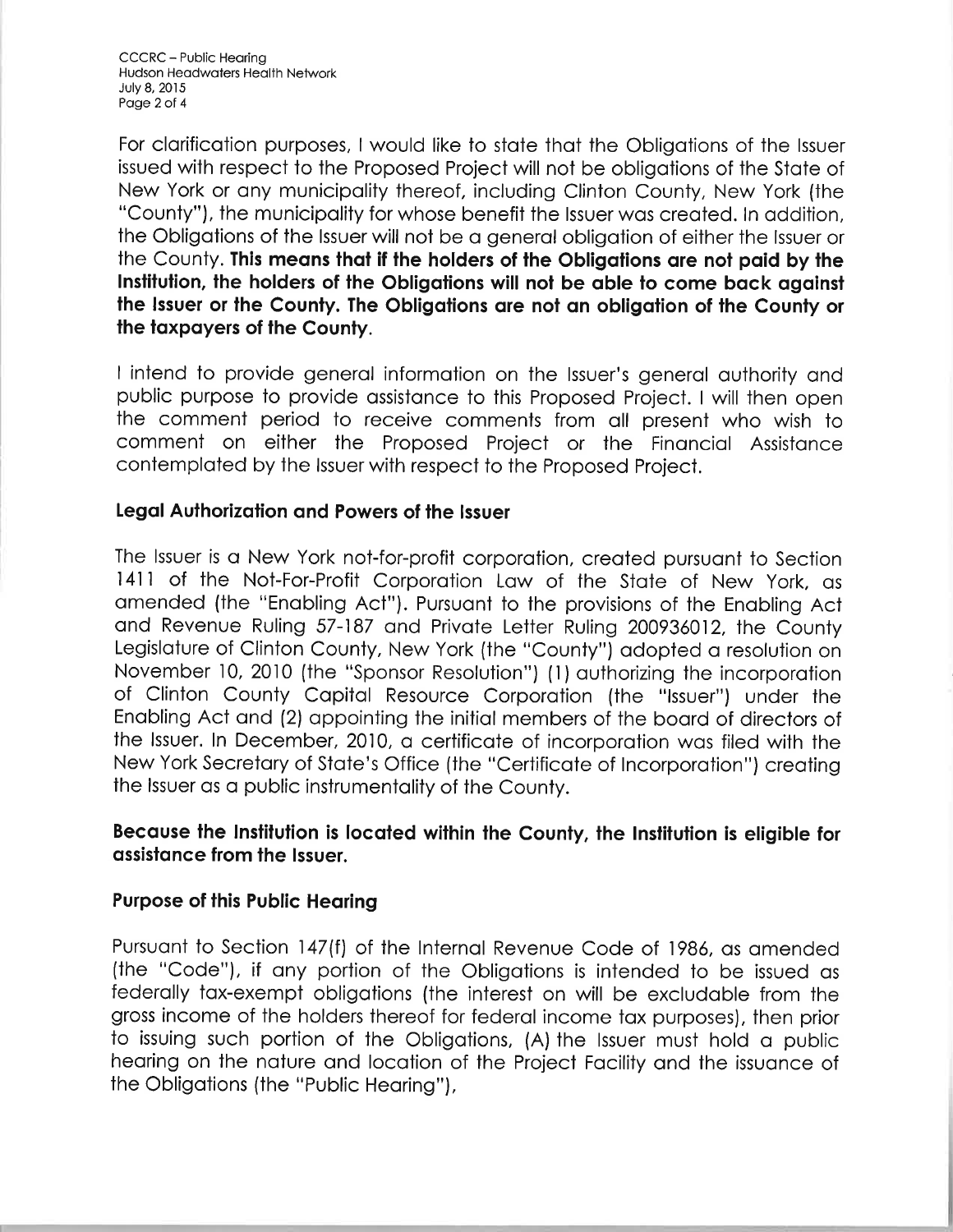ond (B) thereofter the County Legisloture of Clinton County, New York must opprove the issuonce of the Obligotions.

As provided in the Certificote of lncorporotion, notice of soid Public Heoring musf olso be given in the monner set forth in the opplicoble provisions of Section 859-o ond Section 859-b of the Generol Municipol Low of the Stote of New York (the "GML").

After consideration of the Application received from the Institution, the members of the board of directors of the Issuer adopted a resolution on June 8, 2015 (the "Public Heoring Resolution") outhorizing the Chief Executive Officer of the lssuer to conduct this Public Heoring with respect to the Proposed Project pursuont to Section 147 (f) of the Code.

The Chief Executive Officer of the lssuer coused notice of this Public Heoring to be published on June 23, 2015 in The Press Republican, a newspaper of general circulation available to the residents of the Town of Champlain, Clinton County, New York. ln oddition, the Chief Executive Officer of the lssuer coused notice of this Public Hearing to be posted on June 18, 2015 on the Issuer's website and on June lB,20l5 on o public bulletin boord locoted of the Town of Chomploin Offices located at 729 Route 9 in the Town of Champlain, Clinton County, New York. Finally, the Chief Executive Officer of the Issuer caused a copy of notice of this Public Heoring to be moiled on June 18,20ì5 to the Town of Chomploin, the Northeostern Clinton Centrol School District ond Clinton County.

Copies of the notice of this Public Heoring ore ovoiloble on the toble.

Now, unless there is ony objection, I om going to suggest woiving ihe full reoding of the notice of this Public Heoring, ond insteod request thot the full text of the notice of this Public Hearing be inserted into the record of this Public Hearing.

The comments received todoy of this Public Heoring will be presented to the members of the board of directors of the Issuer at or prior to the meeting at which the members of the Issuer will consider whether to approve the undertoking of the Project by the lssuer ond the issuonce of the Obligotions by the lssuer.

The comments received todoy of this Public Heoring will olso be presented to the County Legisloture of Clinton County, New York.